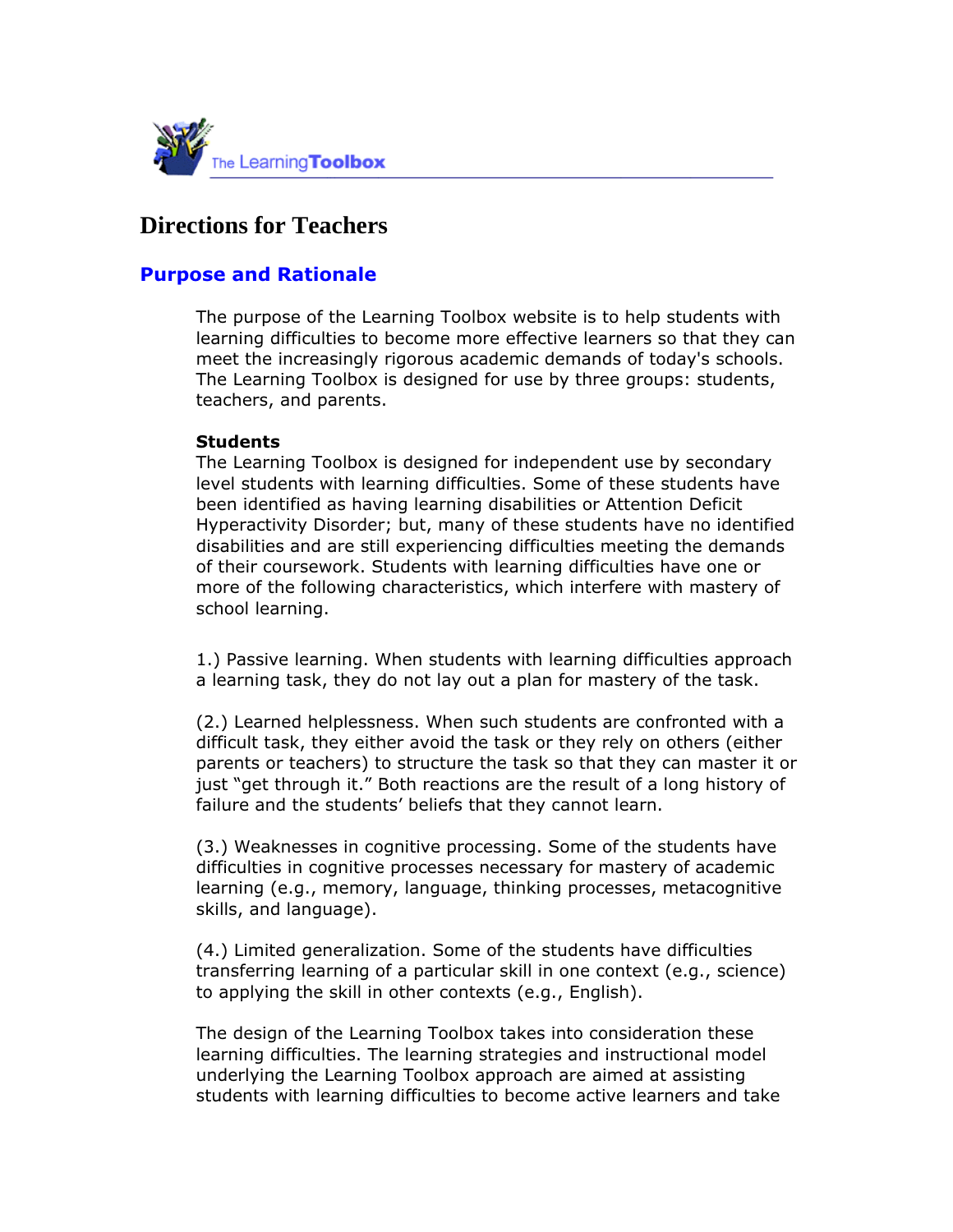the initiative in learning. Because of the nature of the students' difficulties, the website was designed to require limited reading, use of clear graphics as instructional aids, and avoidance of distracting visual and auditory stimuli.

The Student Section of the Learning Toolbox was designed to be used independently by secondary students with learning difficulties because the type of instruction embodied in the Learning Toolbox approach may not be available in the schools. In contrast to specific instruction designed to meet their learning needs, many secondary students with learning difficulties are provided with general tutoring for the purpose of passing them through.

#### **Teachers**

The Teacher Section of the Learning Toolbox is designed for both special education and general education teachers who work with middle school or secondary level students with learning difficulties.

While the Student Section of the Learning Toolbox is designed for independent use by secondary students with learning difficulties, middle school students may find the information too difficult to apply independently. Middle school students will benefit most when directly taught strategies by a teacher. While many secondary students may be able to apply the strategies on their own, others may also need teacher instruction. The Teacher Section of the Learning Toolbox provides both middle school and secondary level teachers a model for effectively teaching learning strategies to their students in specific content oriented courses.

#### **Parents**

The Parent Section of the Learning Toolbox is to be used by parents. This section is designed to help parents assist their children who are attempting to use the website independently. Or, they can also assist the teacher who is teaching the student to use the website by providing experiences at home to facilitate generalization of the strategies learned in school to

### **Instructional Approach**

The instructional approach underlying the Learning Toolbox involves four components: assessment, strategy learning, course-specific instruction, and systematic instruction.

#### **Assessment**

Assessment is conducted in two areas. First, the specific problems that the student is having in his/her classes must be identified. This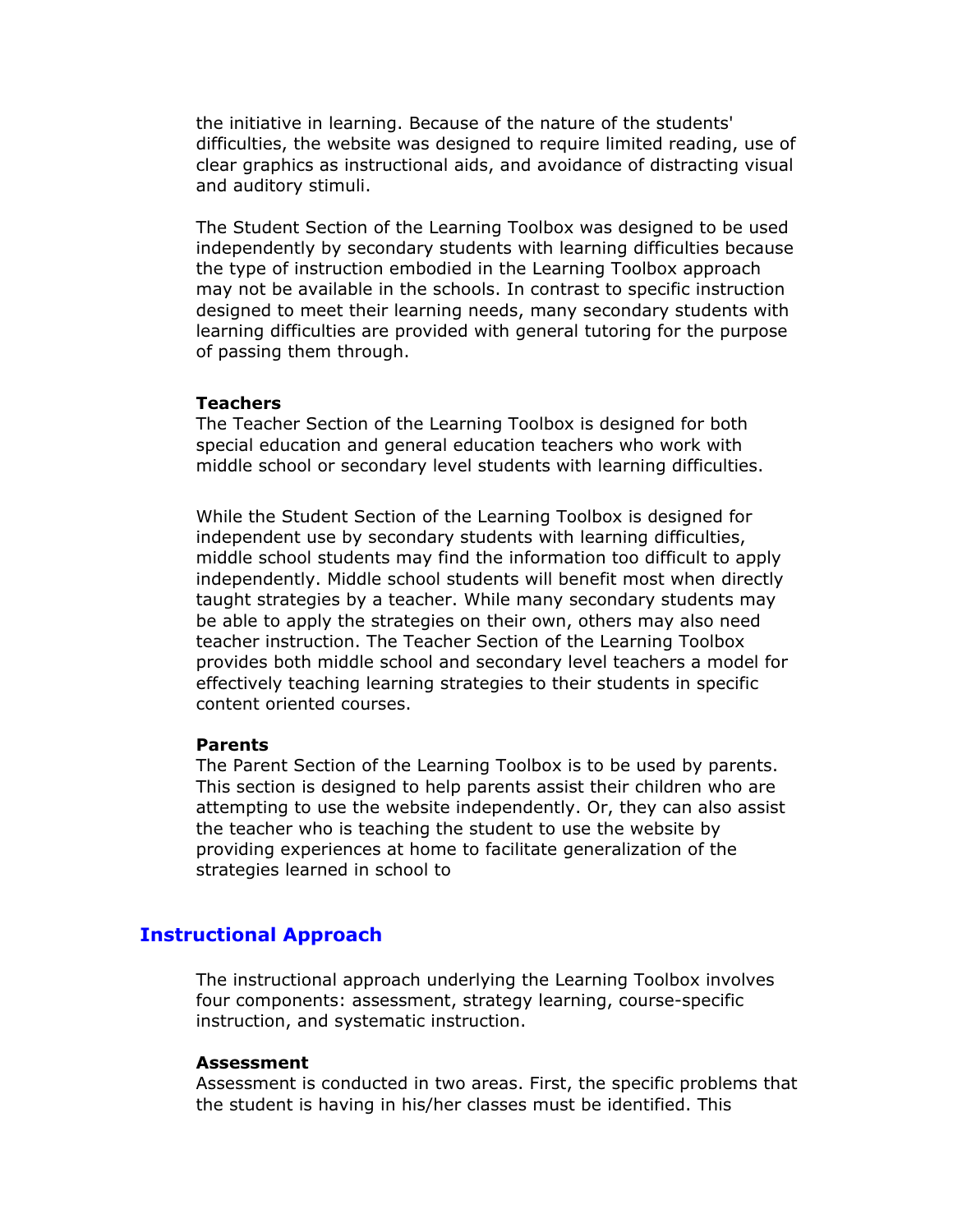involves analysis of the student's grades on tests and assignments in each class. Second, the Learning Toolbox Questionnaire is used to identify the specific problems that the student thinks s/he is having. This questionnaire includes checklists of items involving problems in each of the following eight areas: organization, test taking, study skills, note taking, reading, writing, math, and advanced thinking skills.

#### **Strategy Learning**

The Learning Toolbox provides instruction in strategy learning for students in each of the eight areas listed above. Research demonstrates that mastery of strategies results in students becoming more active learners, thereby helping them to perform better in their classes.

#### **Course-Specific Instruction**

The Learning Toolbox approach emphasizes strategy instruction that is specific to the courses students are currently taking. Strategies are selected and taught based on specific course demands (e.g., types of assignments) within context of the content emphasized in the course (e.g., history, earth science). There is no general training of strategies and skills (e.g., a time-limited workshop or class on study skills).

#### **Systematic Instruction**

The systematic instructional approach underlying the use of the Learning Toolbox involves five stages: advance organizers, modeling, guided practice, independent practice, and generalization. At the advance organizers stage, the strategy and its purpose are presented along with review of any related skills. This stage is followed by teacher modeling of how to use the strategy.

Guided practice is provided where the teacher supervises the student's attempts to apply the strategy to his/her coursework. At the independent practice stage the student applies the strategy to tasks specific to the courses s/he is taking. The teacher monitors the student's performance in applying the strategy, providing feedback as appropriate. Finally, the teacher provides opportunities for the student to generalize the strategy to other courses and course demands.

#### **How to Teach Strategies**

Teaching these strategies effectively involves using a step process.

As you read each step, depending on how your browser is configured, a quicktime video clip will automatically play illustrating the current step.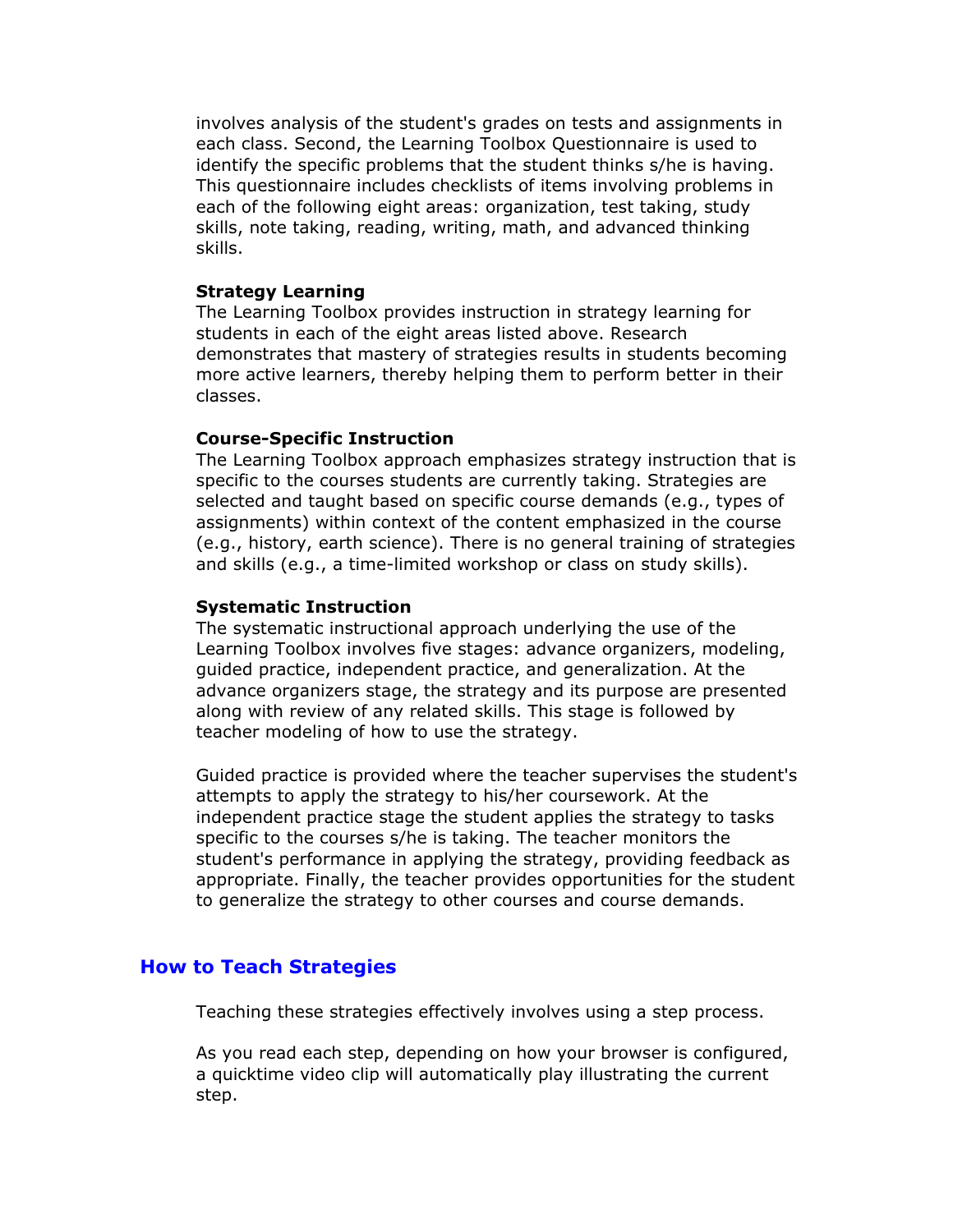If you know you do not have the quicktime plugin click here and follow the instructions otherwise proceed by clicking on the link in the lower right of this page.

### **Step 1**

The first and most important step in using the Learning Toolbox is to secure the student's commitment to learning the strategies. It is critical to explain the benefits of mastering the strategies. Make sure that the students understand that they will have to work hard, but the payoff is getting better grades.

#### Print out the

Student-Teacher Commitment Agreement.

### **Step 2**

Next, it is necessary to identify the specific problems that the student is having with his/her classes. Meet with the student and have the student write down all the grades that s/he is receiving in each class. Discuss which tasks are most difficult, and why.

### **Step 3**

Use the Learning Toolbox Questionnaire in which there are questions related to each of the strategies on the website. Print the questionnaire and have the student complete it independently. Print a copy for yourself and complete it also. Then meet and compare your responses.

#### **Step 4**

Based on the analysis of the student's classroom performance and the results of the Learning Toolbox Questionnaire, identify those areas that are most in need of attention. Prioritize problems in the following order. First use strategies for organization, study skills, test taking, and note taking. Organization, which includes both time management and materials management, must be attended to first. Obviously, if a student does not have a study plan or does not use a planner, it is unlikely s/he will be able to perform adequately. Once problems in organization, study skills, test taking, and note taking are overcome, then problems in reading, writing, math, and advanced thinking can be attended to.

# **Step 5**

Before meeting with the student, go to the website and study the strategy that "matches" the area of difficulty identified on the questionnaire. Also print it. Practice applying it to several tasks so you understand how it is used.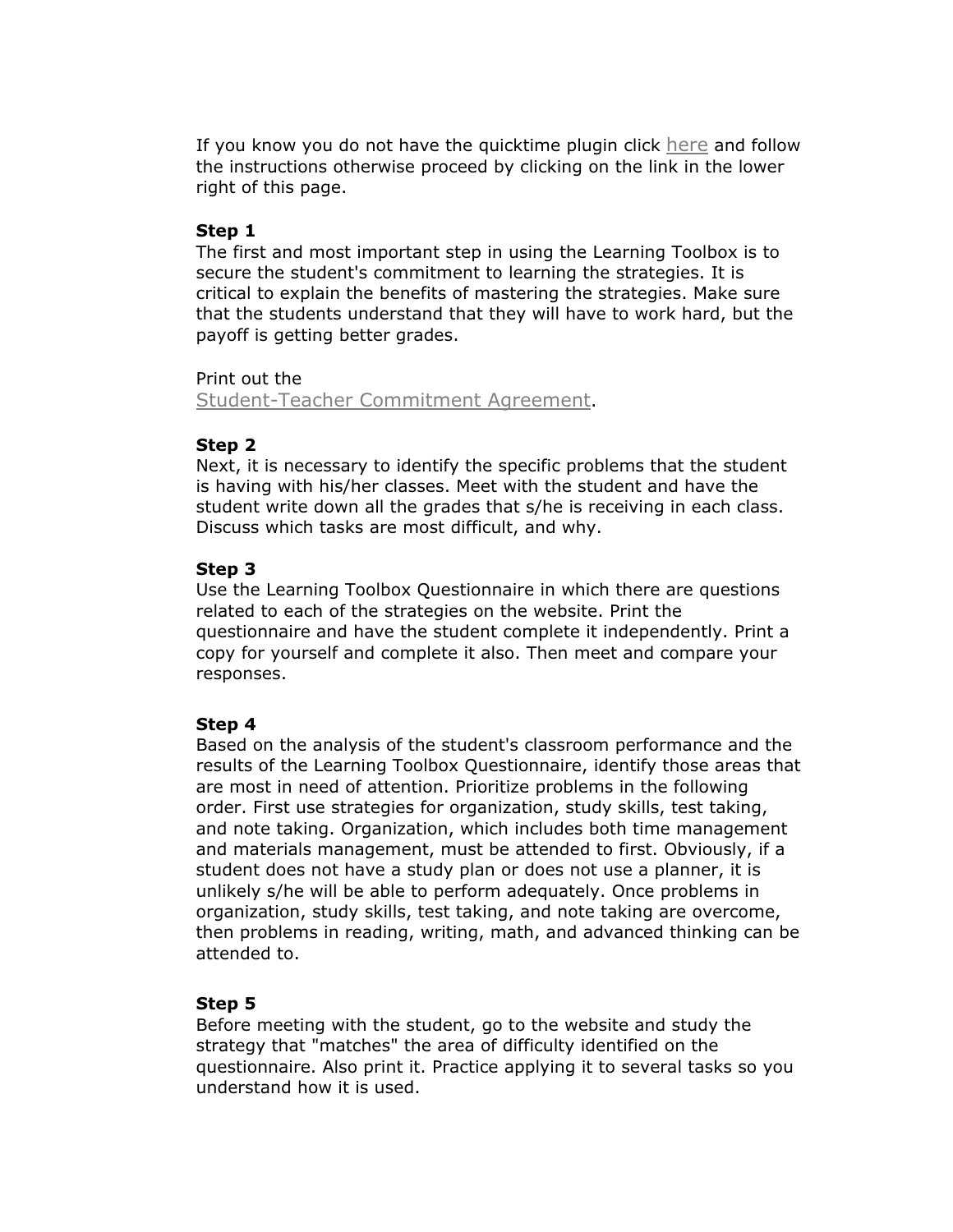# **Step 6**

At the first meeting with the student, go to the website. Use advance organizers to explain the purpose of the strategy and review any relevant skills.

### **Step 7**

Model the strategy by first going over each of the steps. Use the examples on the website to model the use of the strategy. Then model its use in the context of a specific course assignment.

### **Step 8**

Provide guided practice where you assist the student in applying the strategy to his/her assignments.

Print a copy of the strategy and have the student put this in a special Learning Toolbox strategy notebook. Memorization of strategy steps is not emphasized for most strategies. The students are to use the print copies whenever they are working with them. However, there are strategies in test taking that do need to be memorized so that they student can use these while taking a test.

### **Step 9**

Continue with guided practice until you feel that the student is ready for independent practice. At school, work with the student's classroom teachers in all subjects to provide opportunities for independent practice. Get feedback from all the teachers as to the student's status in their classes.

# **Step 10**

Have the parents assist in providing independent practice at home. Have the parent access the parent site of the Learning Toolbox so that they can learn how they can help their child at home.

# **Step 11**

Work toward having the student generalize use of the strategy to other classes. One way to do this is to collaborate with another teacher. Together, you can plan specific opportunities for the student to apply the strategy they successfully used in one class to using in another class.

# **Step 12**

Monitoring should occur at each step; i.e., the teacher should evaluate whether the student is mastering the strategy. If a strategy is not successful, go to the Resource Section of the website and select